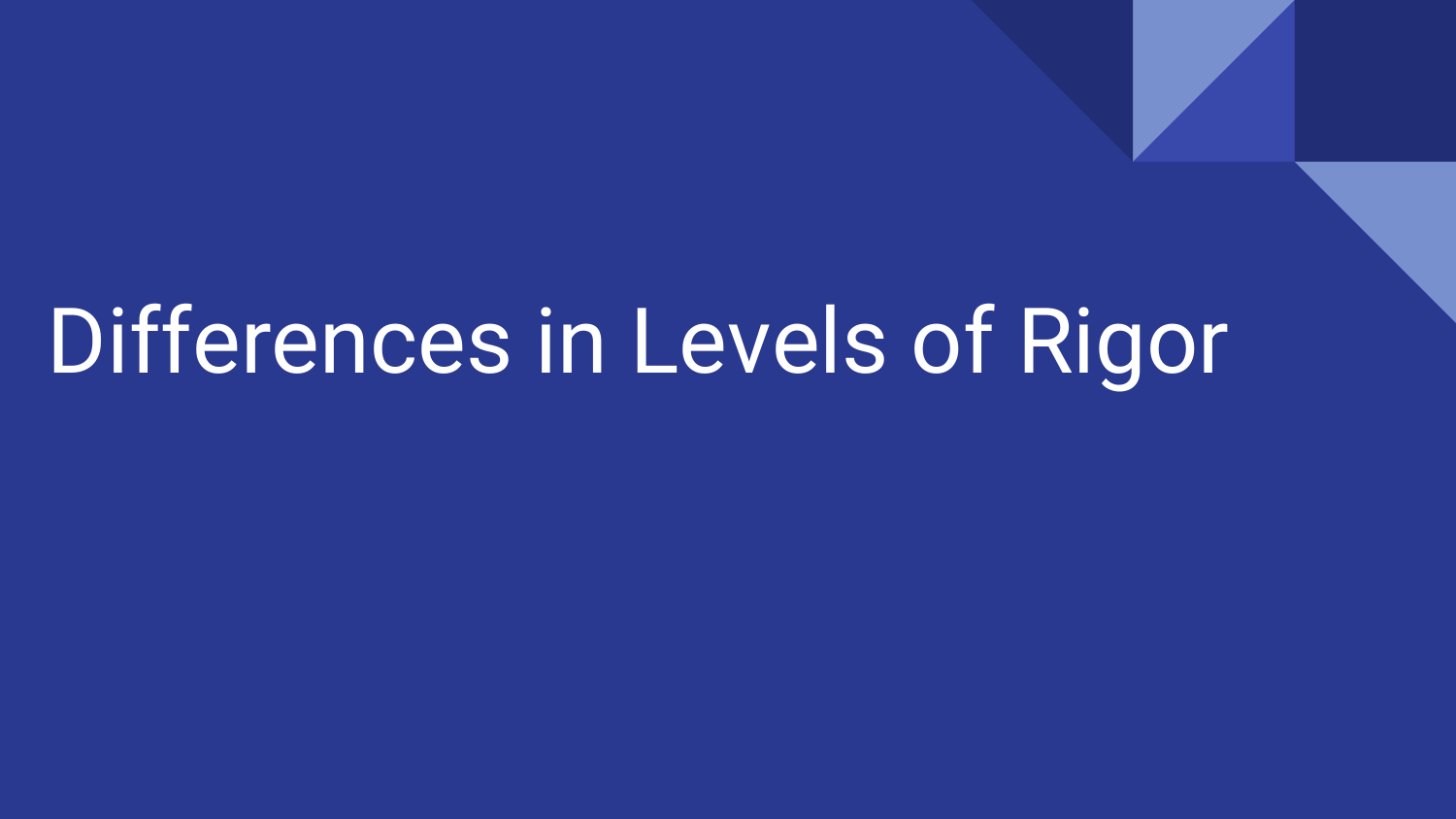What are the general differences between standard, honors (HN) and Advanced Placement (AP) courses?

- Standard grade level class with no GPA boost (i.e. English 9, Chemistry, US-VA Hist, etc)
- Honors faster pace; more in depth curriculum; .5 GPA boost
- AP most rigorous; equivalent to college level; 1.0 GPA boost

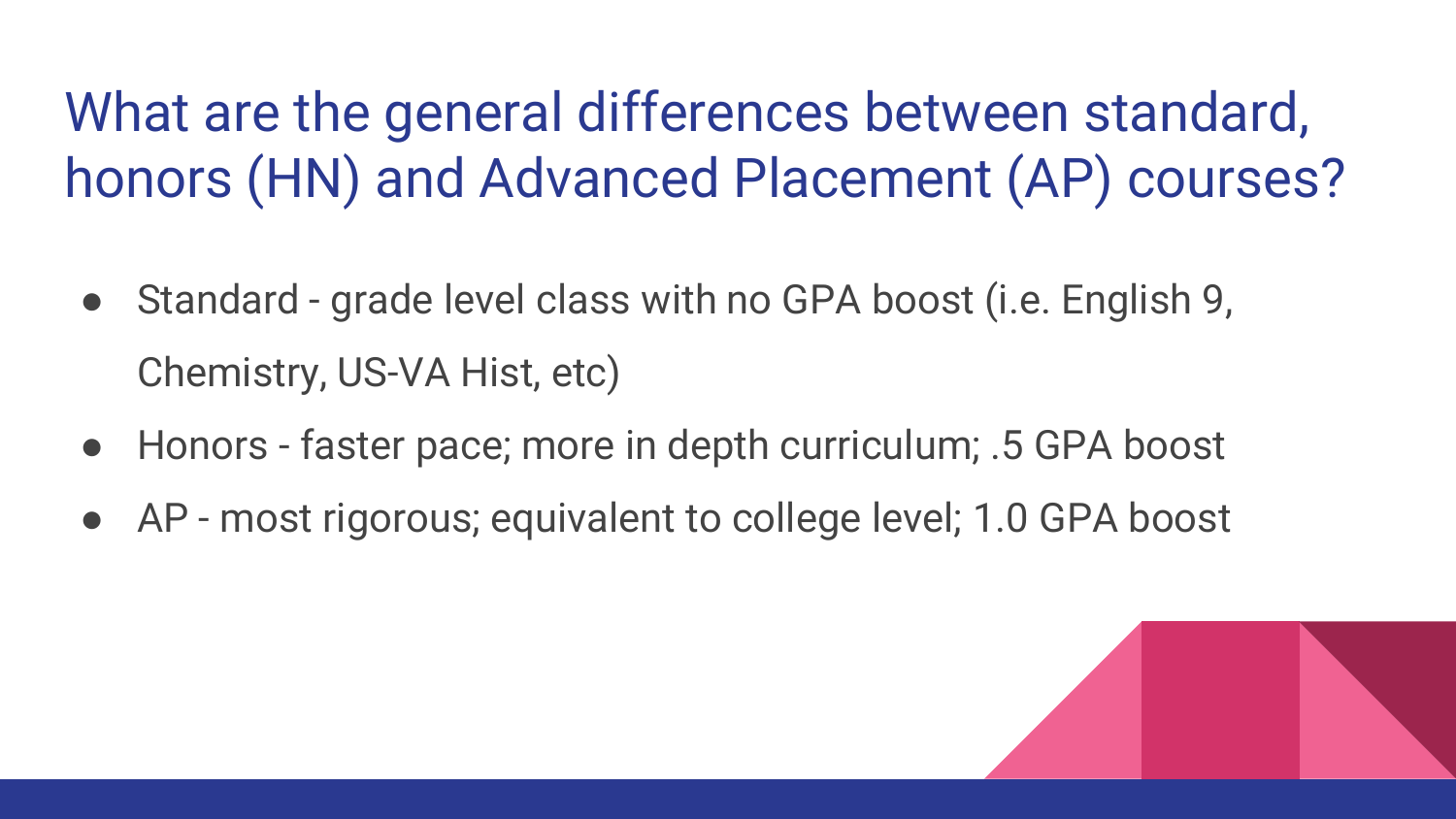## ENGLISH DEPARTMENT CLASS **EXPECTATIONS**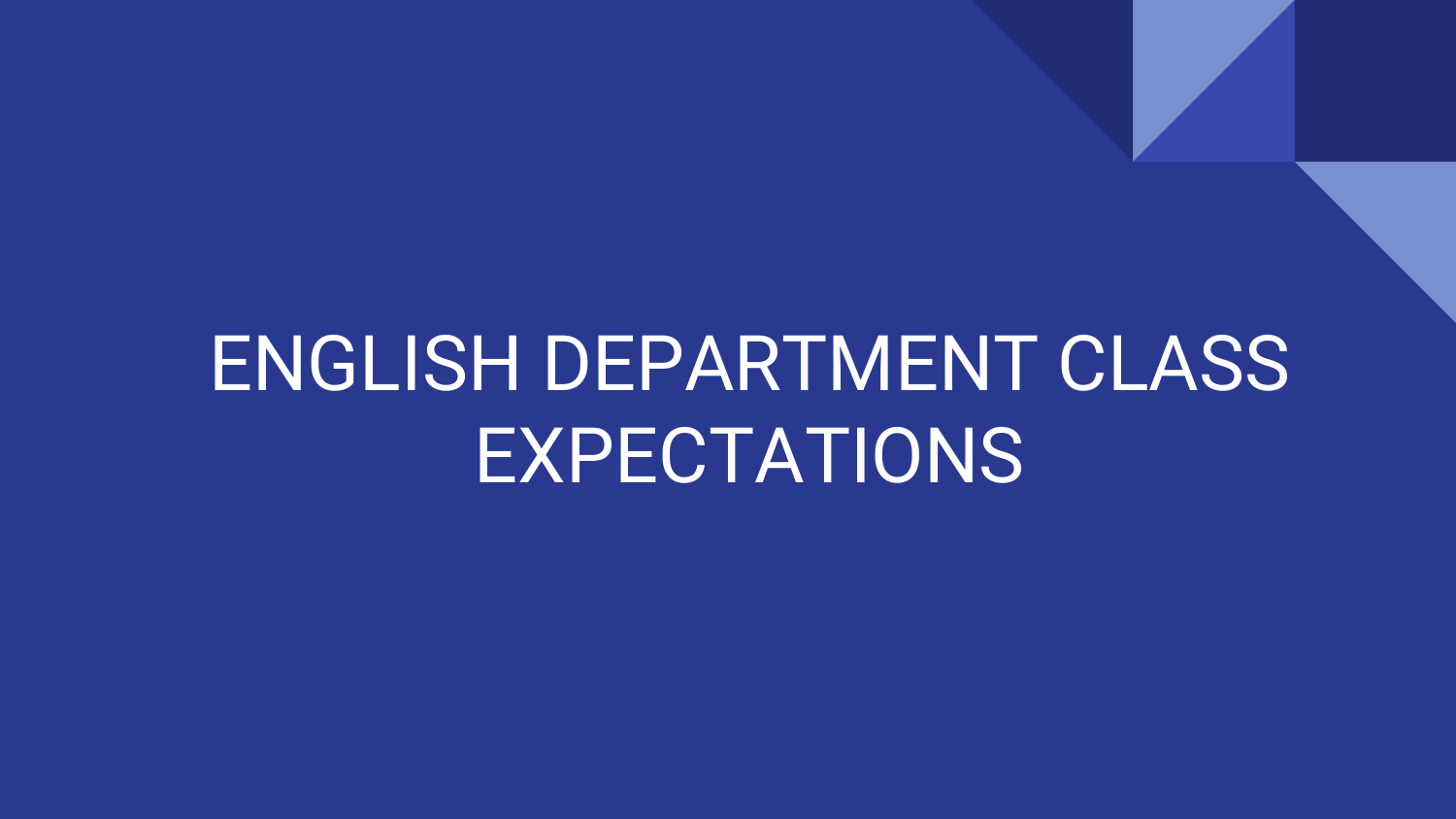| <b>Standard</b>                                                                | <b>Honors</b>                                                                                                                                                                        | AP (11-12th grades)                                                                                                                                                                     |
|--------------------------------------------------------------------------------|--------------------------------------------------------------------------------------------------------------------------------------------------------------------------------------|-----------------------------------------------------------------------------------------------------------------------------------------------------------------------------------------|
| Some full texts, some<br>adapted<br>More reading and<br>homework done in class | Reads full texts of all<br>$\bullet$<br>texts<br>More analysis/evaluation<br>$\bullet$<br>done in class and<br>homework/reading at<br>home                                           | Purpose of the class is<br>$\bullet$<br>to prepare students to<br>take the AP exam<br>Study advanced<br>composition and<br>analysis that is<br>equivalent to an intro<br>college course |
| <b>Typical outside</b><br>commitment is 1-2 hours                              | Commitment of 2-3 hours<br>More independent and<br>$\bullet$<br>faster pace<br>Good for students who<br>are self-motivated,<br>organized and have good<br>reading and writing skills | Majority of reading and<br>$\bullet$<br>homework will be<br>outside of class<br>AP courses have timed<br>$\bullet$<br>writings to go along<br>with the AP exam                          |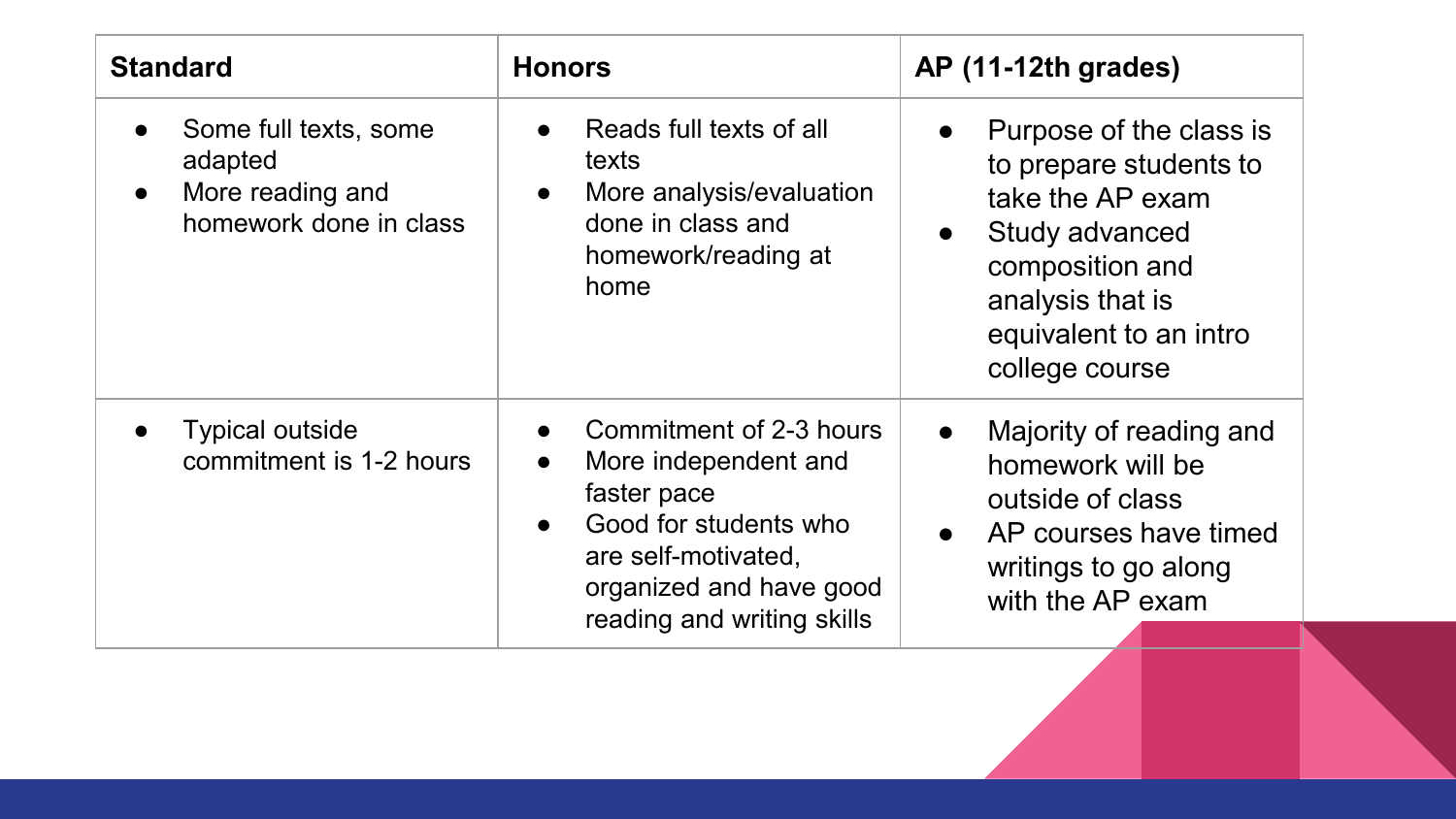## HISTORY DEPARTMENT CLASS EXPECTATIONS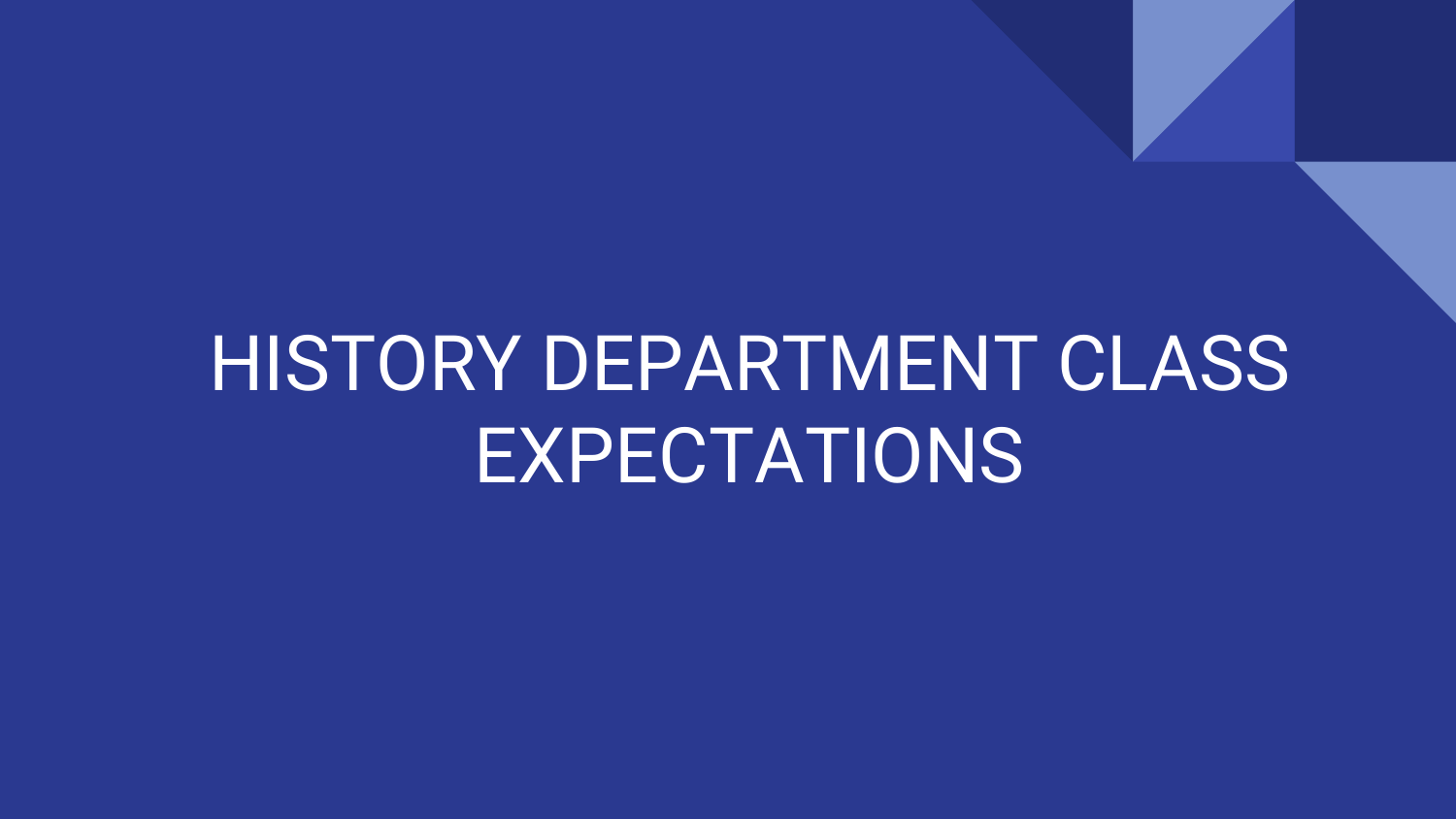| <b>Standard</b>                                                                                             | <b>Honors</b>                                                                            | AP                                                                                                                                                                 |
|-------------------------------------------------------------------------------------------------------------|------------------------------------------------------------------------------------------|--------------------------------------------------------------------------------------------------------------------------------------------------------------------|
| Grade level pacing and<br>analysis of information. Some<br>time may be allotted for in<br>class assignments | Faster pace of content, more<br>time commitment outside of<br>class then standard course | Preparation for the AP<br>exams. More in depth<br>reading, writing & analysis of<br>texts & information. Majority<br>assignments are done<br>outside of class time |

#### **Standard vs. AP Psychology:**

Standard & AP cover roughly the same concepts. AP psych is much more rigorous and prepares students for the AP exam. AP will have more tests and quizzes while standard psychology will focus on content in a lower stress environment

*AP Psych has a 1.0 boost and if you pass the AP exam you can earn credit from most universities*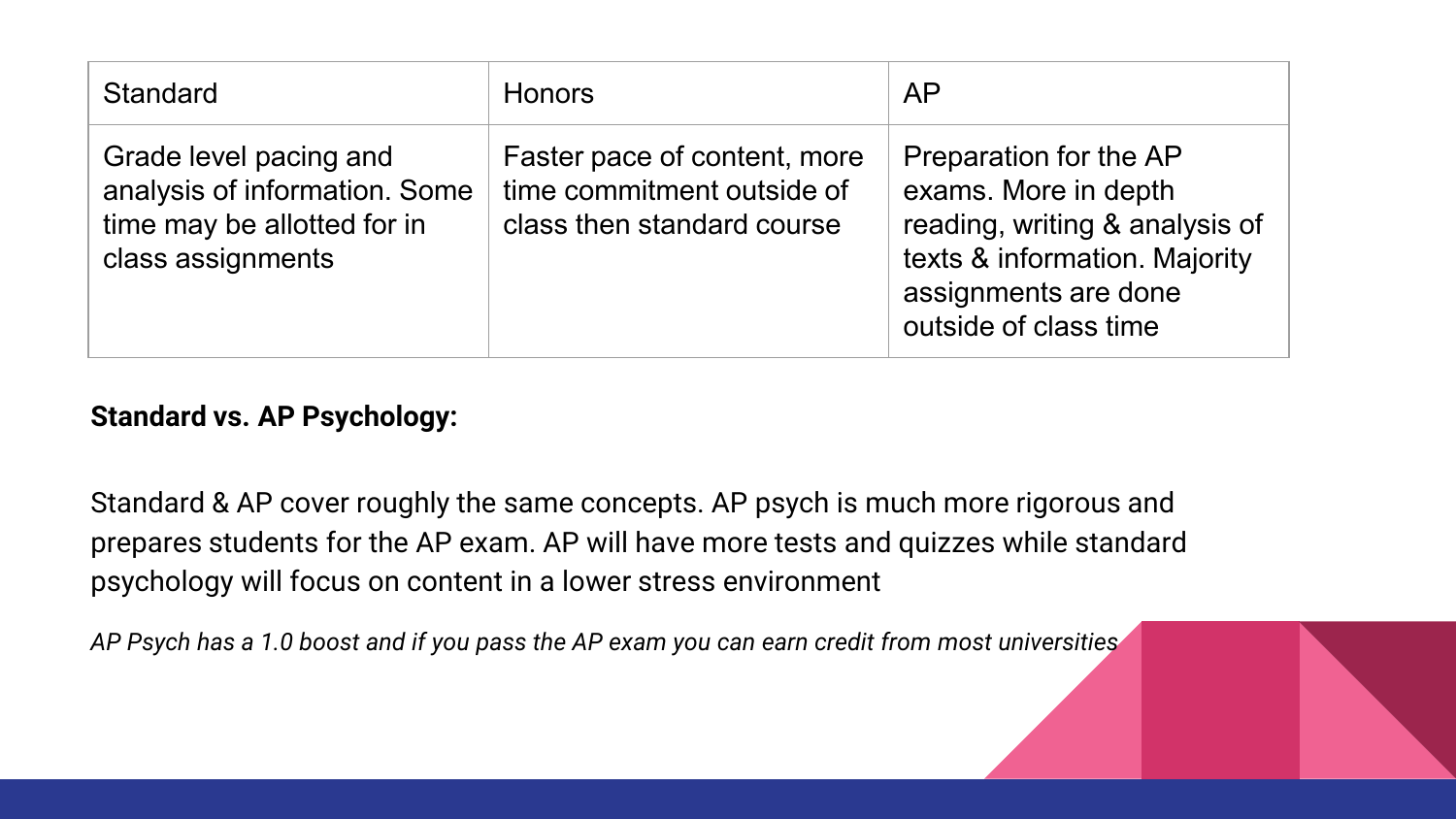## SCIENCE DEPARTMENT CLASS **EXPECTATIONS**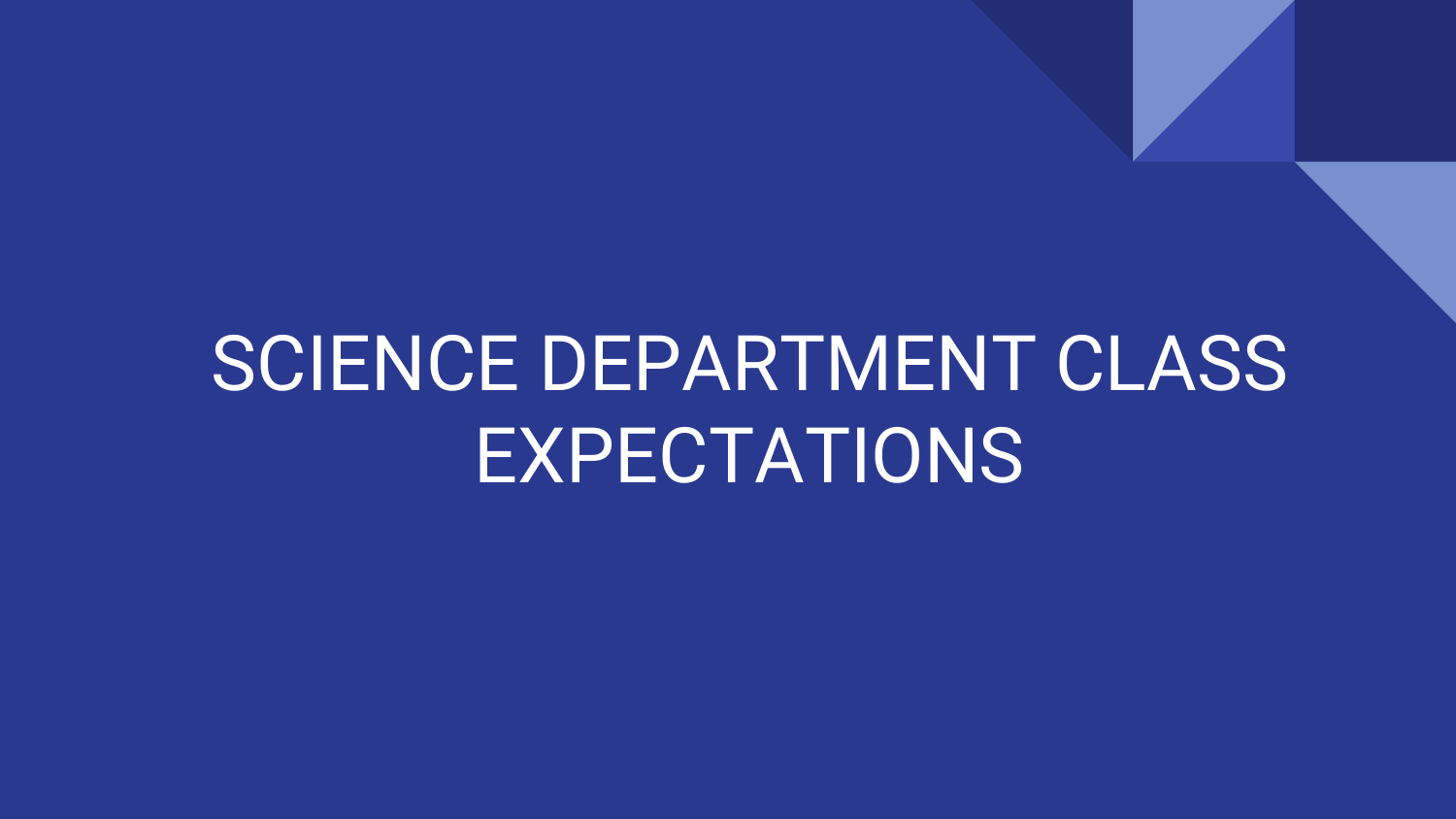### Biology & Chemistry

| <b>Biology</b>                                                                                                                                                                                                                                       | <b>Chemistry</b>                                                                                                                                                                                                                                                      |
|------------------------------------------------------------------------------------------------------------------------------------------------------------------------------------------------------------------------------------------------------|-----------------------------------------------------------------------------------------------------------------------------------------------------------------------------------------------------------------------------------------------------------------------|
| <b>HN</b> - students are often successful in<br>Biology HN if they did well on their middle<br>school science fair projects. Biology HN will<br>come with a science fair component                                                                   | <b>HN</b> - students MUST either be currently<br>enrolled in Algebra 2, or have already<br>passed Algebra 2                                                                                                                                                           |
| AP Biology - most students that are<br>successful earned an A in Biology and<br>Chemistry. Students must have strong<br>study habits and attend class regularly.<br>There is also a lot of reading in the course<br>*Prerequisite - passed Algebra 2 | AP Chemistry - regular attendance is<br>required and students must have strong<br>math skills. The course requires a lot of<br>time to spent on it outside of school<br>*Prerequisite - passed Algebra 2<br>*Recommended Corequisites - Physics AND<br><b>Precalc</b> |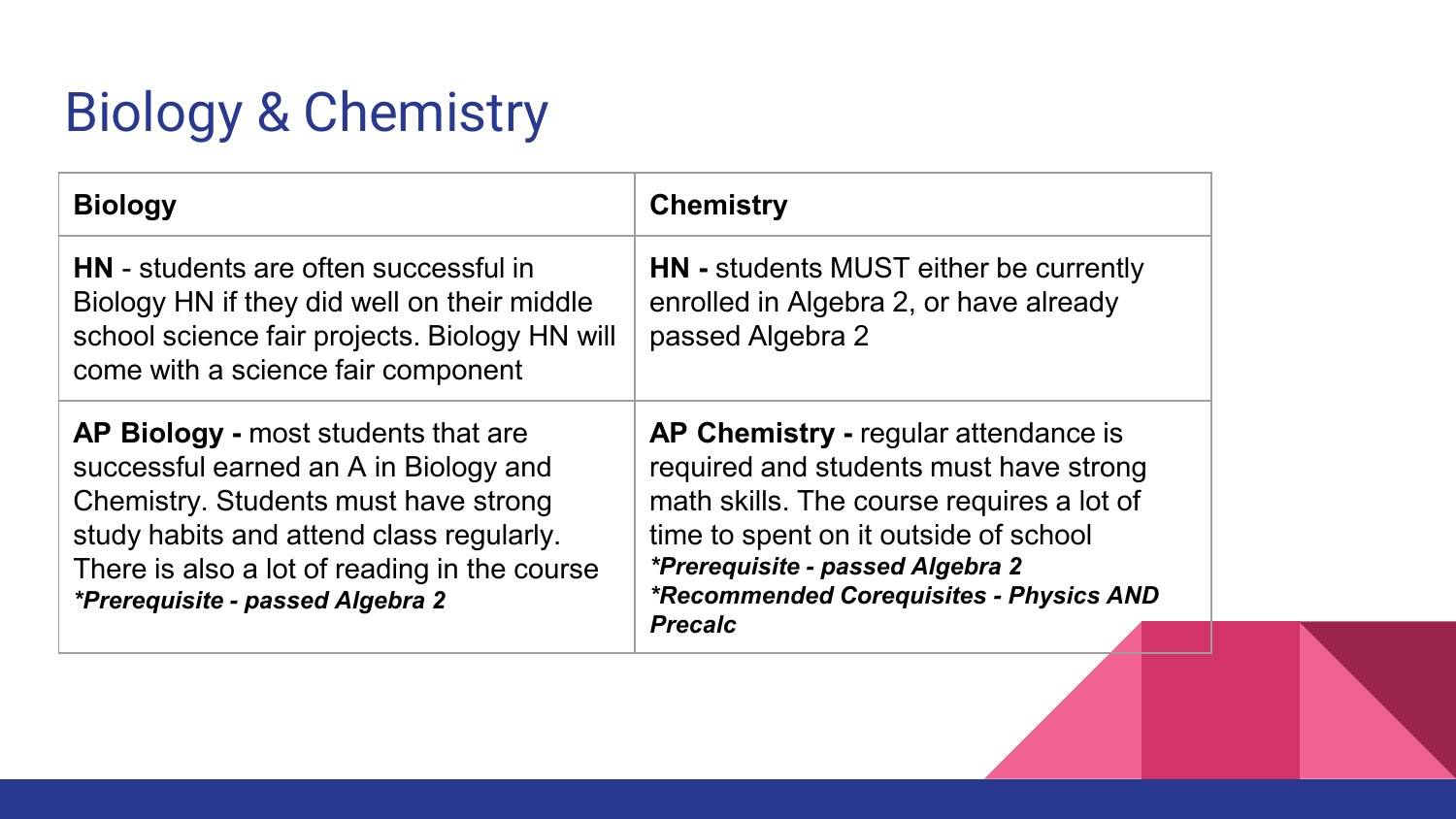### Geosystems and Physics

| <b>Geosystems</b>                                                                                                                                                              | <b>Physics</b>                                                                                                                                                                                        |
|--------------------------------------------------------------------------------------------------------------------------------------------------------------------------------|-------------------------------------------------------------------------------------------------------------------------------------------------------------------------------------------------------|
| <b>HN</b> - often successful if they received a B<br>or higher in their previous science and<br>math classes                                                                   | <b>HN</b> - students are often successful if they<br>passed Bio & Chem with an A and have<br>strong math grades<br>*Science fair participation is required<br>*Math corequisite is Pre-Calc or higher |
| Team taught and self contained (small<br>group) sections are offered for special<br>education students who need extra support<br>(case managers will discuss this w/ students) | AP - students that are successful often<br>have passed Physics HN with an A.<br>*Math corequisite is AP Calculus AB                                                                                   |

#### **Additional notes:**

- **If you are planning to go to college and major in science or math, you should take Physics**
- **Self motivation is VERY important for all science courses**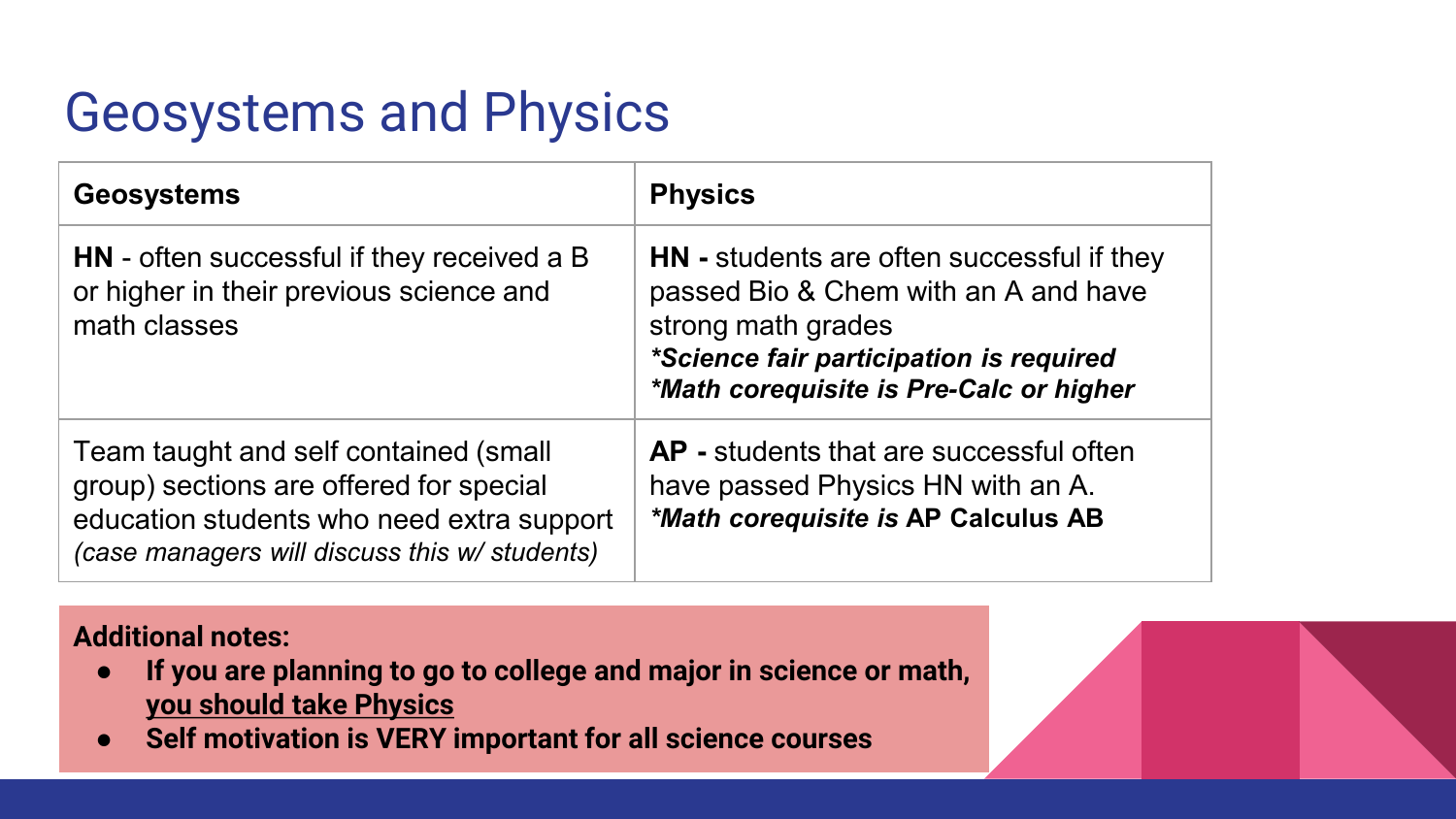### Science Electives

| <b>AP Environmental Science (APES)</b>  | <b>Genetics and Biotech</b>           |
|-----------------------------------------|---------------------------------------|
| • Students are often successful if they | Students are often successful if they |
| received an A in Bio and Chem or a B    | received an A in Bio and Chem or a B  |
| or higher in Bio HN & Chem HN           | or higher in Bio HN & Chem HN         |
| Regular attendance is critical          | Generally considered the most         |
| $\bullet$                               | difficult science elective            |

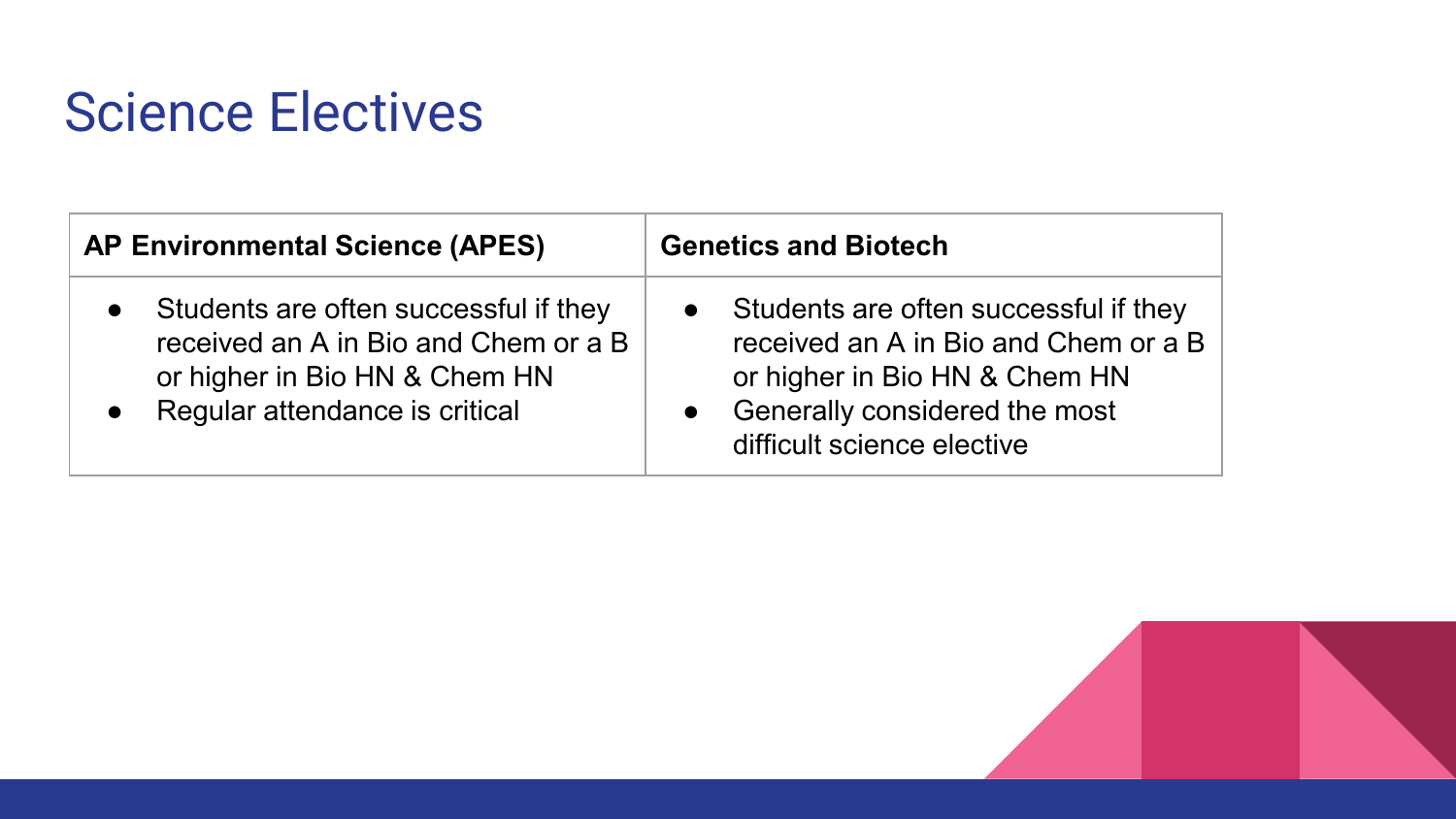## MATH DEPARTMENT CLASS EXPECTATIONS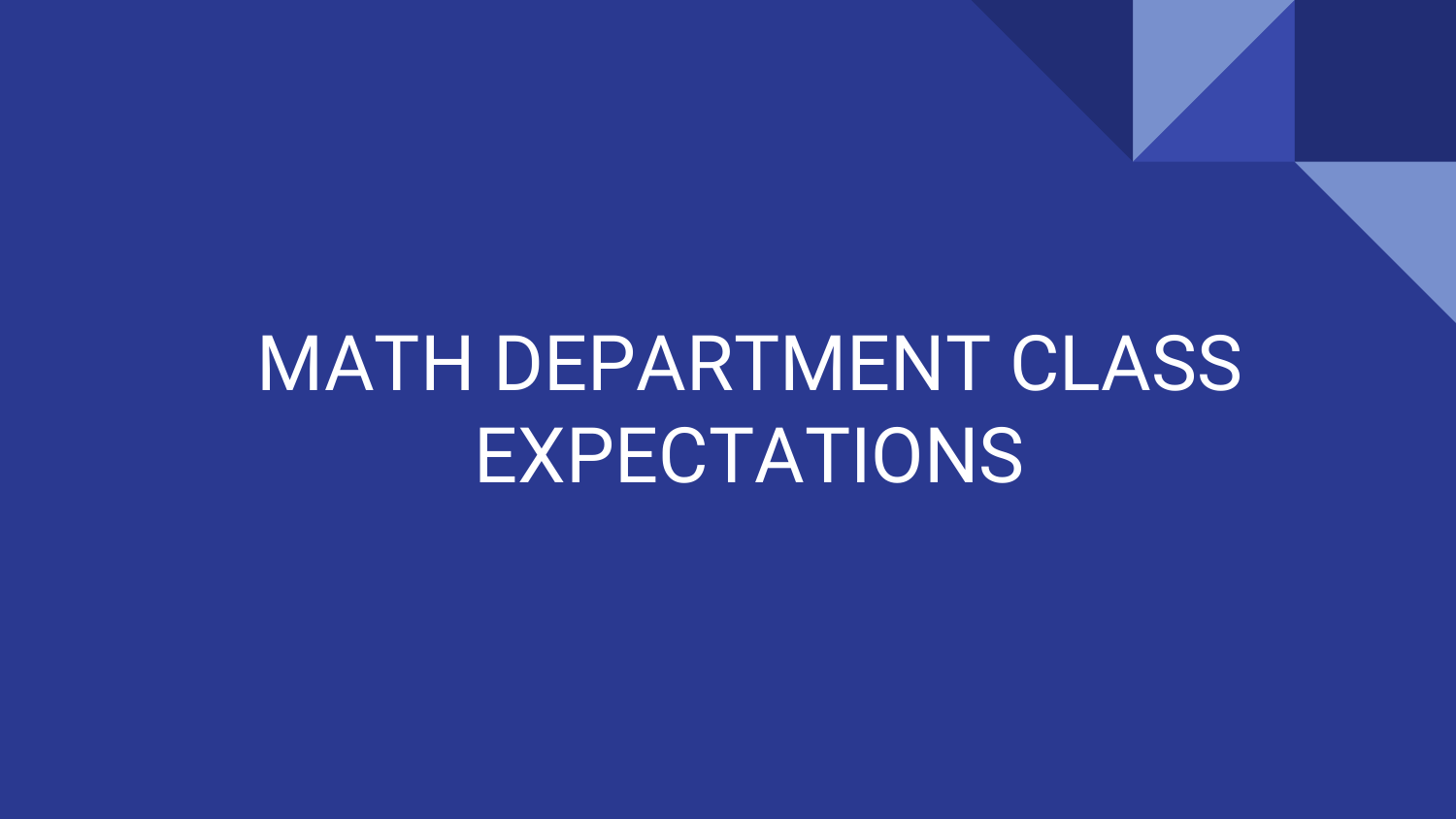### Math Sequencing

Students will take Algebra 1, Geometry, and Algebra 2 before branching into other math class options.

- There are Part 1 level math courses available in Algebra 1, Geometry, and Algebra 2 in order to help students build a stronger foundation in the course *(these classes take up two periods).*
- Students also have the option of taking Alg Functions & Data Analysis (AFDA) BEFORE Algebra 2 to help bridge the gap in knowledge and understanding (doesn't have to be one or the other)
- It is not recommended to jump from a standard math class one year to an honors math class the next. Math is unique in that standard and honors math classes DO NOT cover the same content. Without taking honors before, students don't have the same foundation and often get lost quickly.
- That said, if you are interested in exploring the idea of jumping up to an honors math class next year without having taken an honors class this year then you MUST speak with your current math teacher about it before meeting with your counselor to sign up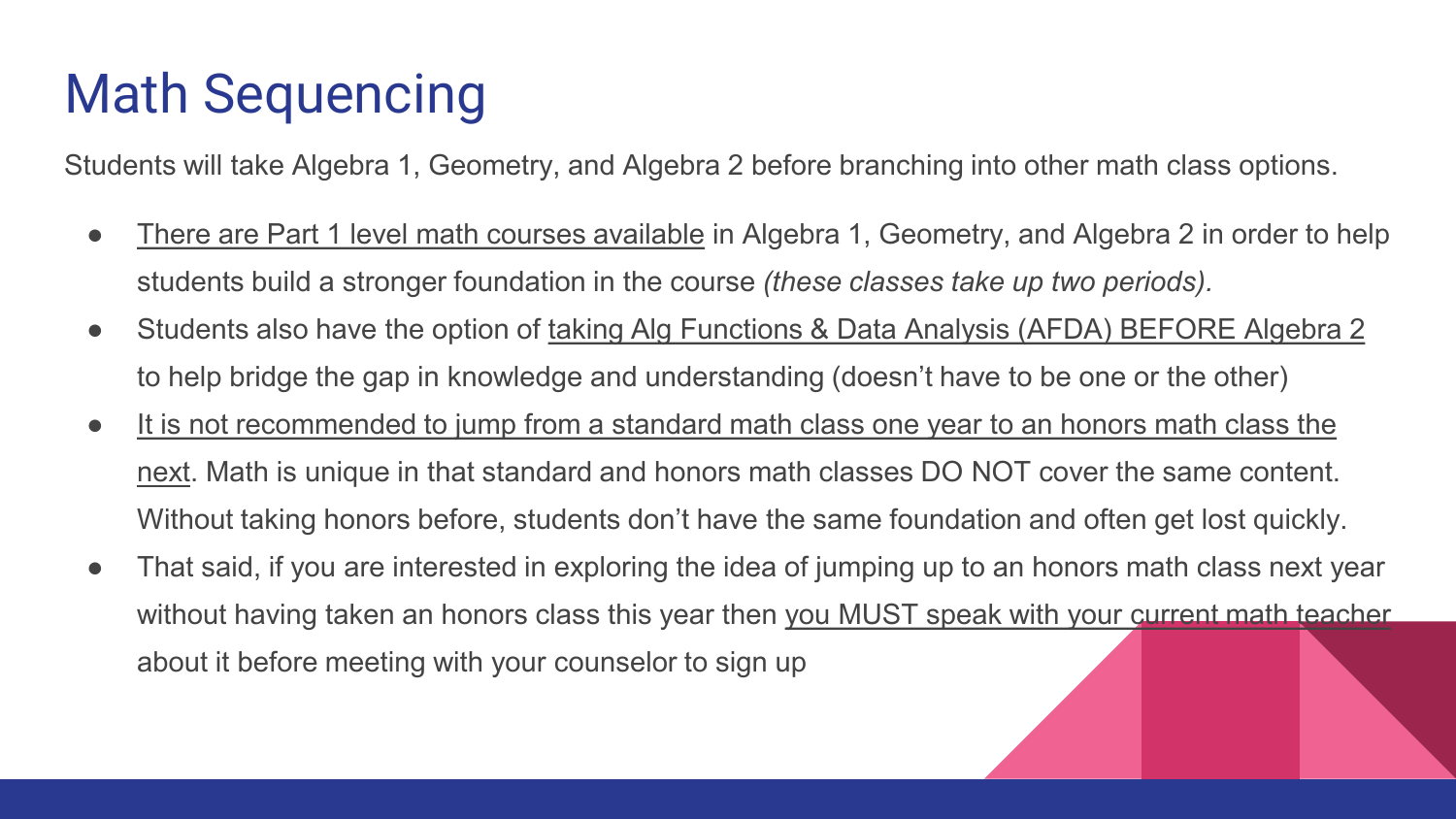### Math Sequencing cont.

- The math class options below are listed **in increasing order of rigor**. *(Note - students MUST complete Algebra 2 successfully before enrolling in any of these courses)*
	- Probability and Statistics
	- Trig and Discrete Math
	- Precalculus
- Students cannot take Calculus without first taking Precalculus
- Students in standard Precalculus CANNOT go to AP Calc BC without first taking AP Calc AB
- AP Statistics can be taken concurrently with Precalculus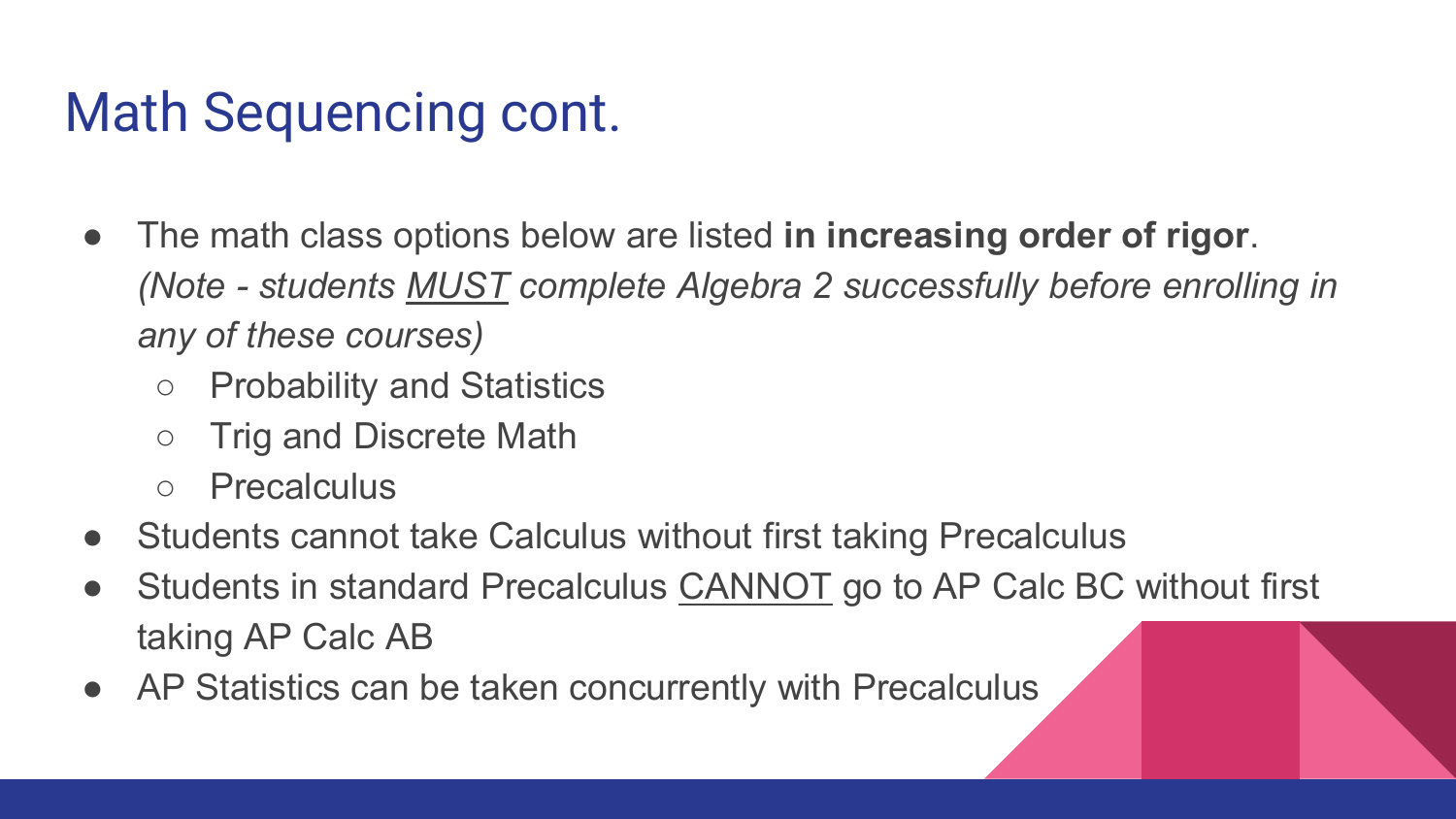### Notes regarding some non-core subject area electives:

- AP Computer Science, Adv Computer Science AB & Computer Systems are all advanced level courses that offer a 1.0 GPA boost
- Entrepreneurship offers dual enrollment credit and a 1.0 GPA boost
	- Students should see Ms. Treague or their counselor for instructions on how to complete the required steps for dual enrollment
- Animation is a computer science coding level class
- Digital Art 1 is a good starting point for those unsure about taking a more rigorous computer graphic design course such as Animation